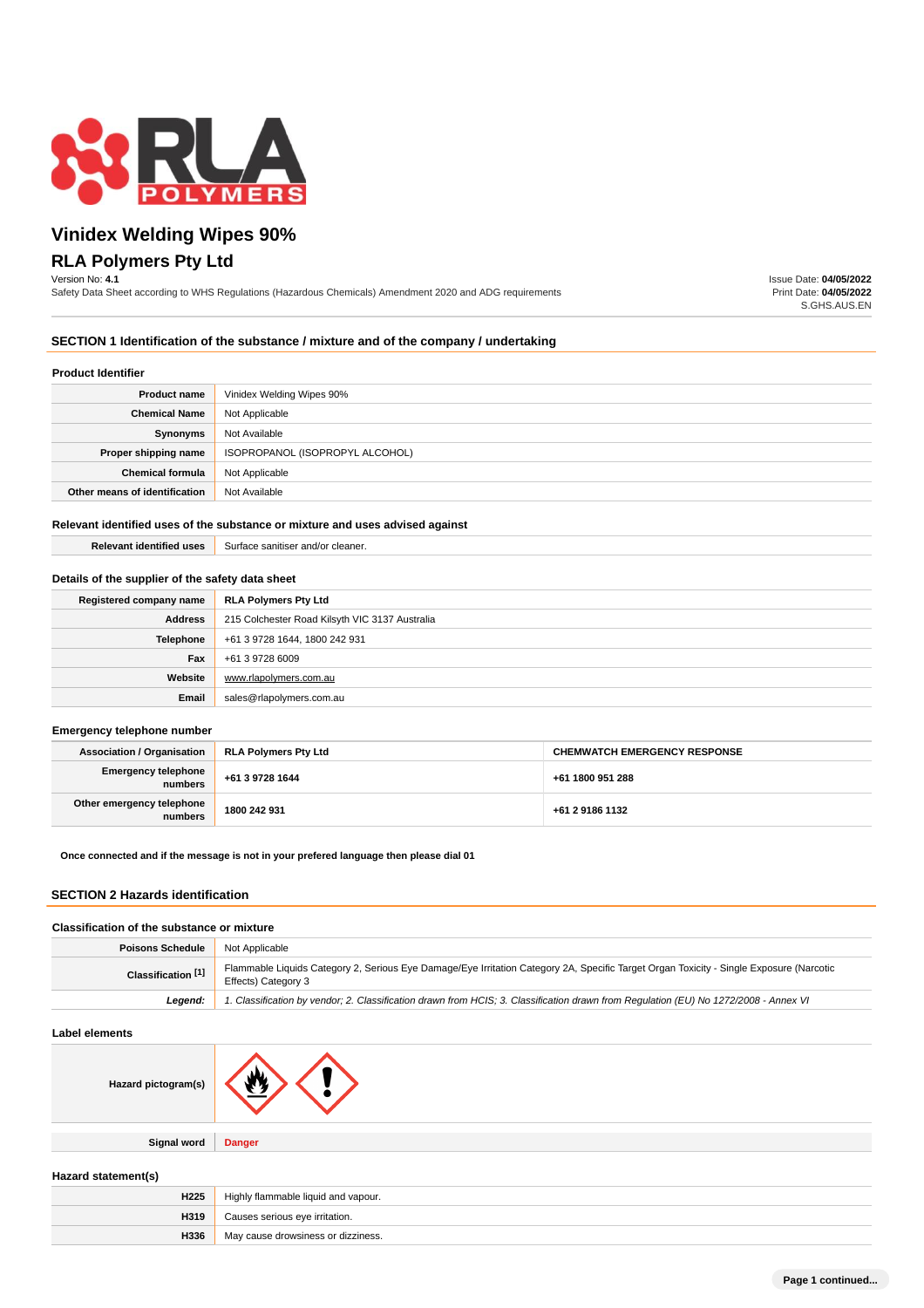| <b>Precautionary statement(s) Prevention</b> |                                                                                                |
|----------------------------------------------|------------------------------------------------------------------------------------------------|
| P210                                         | Keep away from heat, hot surfaces, sparks, open flames and other ignition sources. No smoking. |
| P <sub>271</sub>                             | Use only outdoors or in a well-ventilated area.                                                |
| P <sub>240</sub>                             | Ground and bond container and receiving equipment.                                             |
| P <sub>241</sub>                             | Use explosion-proof electrical/ventilating/lighting/intrinsically safe equipment.              |

## **Precautionary statement(s) Response**

| P370+P378      | In case of fire: Use alcohol resistant foam or normal protein foam to extinguish.                                                |  |
|----------------|----------------------------------------------------------------------------------------------------------------------------------|--|
| P305+P351+P338 | IF IN EYES: Rinse cautiously with water for several minutes. Remove contact lenses, if present and easy to do. Continue rinsing. |  |
| P312           | Call a POISON CENTER/doctor/physician/first aider/if you feel unwell.                                                            |  |
| P337+P313      | If eye irritation persists: Get medical advice/attention.                                                                        |  |

#### **Precautionary statement(s) Storage**

| __<br>____ | ____                                                  |
|------------|-------------------------------------------------------|
| P403+P235  | Store in a well-ventilated place. Keep cool.<br>$  -$ |
| P405       |                                                       |
|            |                                                       |

#### **Precautionary statement(s) Disposal**

| P501 | Dispose of contents/container to authorised hazardous or special waste collection point in accordance with any local regulation. |
|------|----------------------------------------------------------------------------------------------------------------------------------|
|      |                                                                                                                                  |

Not Applicable

# **SECTION 3 Composition / information on ingredients**

#### **Substances**

See section below for composition of Mixtures

#### **Mixtures**

| <b>CAS No</b> | %[weight]                                                                                                                                                                                       | Name                                       |
|---------------|-------------------------------------------------------------------------------------------------------------------------------------------------------------------------------------------------|--------------------------------------------|
| 67-63-0       | 90                                                                                                                                                                                              | isopropanol                                |
| Not Available | balance                                                                                                                                                                                         | Ingredients determined not to be hazardous |
| Legend:       | 1. Classification by vendor; 2. Classification drawn from HCIS; 3. Classification drawn from Regulation (EU) No 1272/2008 - Annex VI; 4.<br>Classification drawn from C&L * EU IOELVs available |                                            |

# **SECTION 4 First aid measures**

| Description of first aid measures |                                                                                                                                                                                                                                                                                                                                                                                                                                                                                                                                                                                 |  |
|-----------------------------------|---------------------------------------------------------------------------------------------------------------------------------------------------------------------------------------------------------------------------------------------------------------------------------------------------------------------------------------------------------------------------------------------------------------------------------------------------------------------------------------------------------------------------------------------------------------------------------|--|
| <b>Eye Contact</b>                | If this product comes in contact with the eyes:<br>Immediately hold eyelids apart and flush the eye continuously with running water.<br>Ensure complete irrigation of the eye by keeping eyelids apart and away from eye and moving the eyelids by occasionally lifting the upper<br>and lower lids.<br>▶ Continue flushing until advised to stop by the Poisons Information Centre or a doctor, or for at least 15 minutes.<br>Transport to hospital or doctor without delay.<br>Removal of contact lenses after an eye injury should only be undertaken by skilled personnel. |  |
| <b>Skin Contact</b>               | If skin or hair contact occurs:<br>Immediately flush body and clothes with large amounts of water, using safety shower if available.<br>▶ Quickly remove all contaminated clothing, including footwear.<br>▶ Wash skin and hair with running water. Continue flushing with water until advised to stop by the Poisons Information Centre.<br>Transport to hospital, or doctor.                                                                                                                                                                                                  |  |
| Inhalation                        | If fumes or combustion products are inhaled remove from contaminated area.<br>Lay patient down. Keep warm and rested.<br>▶ Prostheses such as false teeth, which may block airway, should be removed, where possible, prior to initiating first aid procedures.<br>Apply artificial respiration if not breathing, preferably with a demand valve resuscitator, bag-valve mask device, or pocket mask as trained.<br>Perform CPR if necessary.<br>Transport to hospital, or doctor, without delay.                                                                               |  |
| Ingestion                         | If swallowed do <b>NOT</b> induce vomiting.<br>▶ If vomiting occurs, lean patient forward or place on left side (head-down position, if possible) to maintain open airway and prevent aspiration.<br>• Observe the patient carefully.<br>▶ Never give liquid to a person showing signs of being sleepy or with reduced awareness; i.e. becoming unconscious.<br>▶ Give water to rinse out mouth, then provide liquid slowly and as much as casualty can comfortably drink.<br>Seek medical advice.                                                                              |  |

#### **Indication of any immediate medical attention and special treatment needed**

Any material aspirated during vomiting may produce lung injury. Therefore emesis should not be induced mechanically or pharmacologically. Mechanical means should be used if it is considered necessary to evacuate the stomach contents; these include gastric lavage after endotracheal intubation. If spontaneous vomiting has occurred after ingestion, the patient should be monitored for difficult breathing, as adverse effects of aspiration into the lungs may be delayed up to 48 hours.

For acute or short term repeated exposures to isopropanol:

- **>** Rapid onset respiratory depression and hypotension indicates serious ingestions that require careful cardiac and respiratory monitoring together with immediate intravenous access.
- ▶ Rapid absorption precludes the usefulness of emesis or lavage 2 hours post-ingestion. Activated charcoal and cathartics are not clinically useful. Ipecac is most useful when given 30 mins. post-ingestion.
- ▶ There are no antidotes.
- **Management is supportive. Treat hypotension with fluids followed by vasopressors.**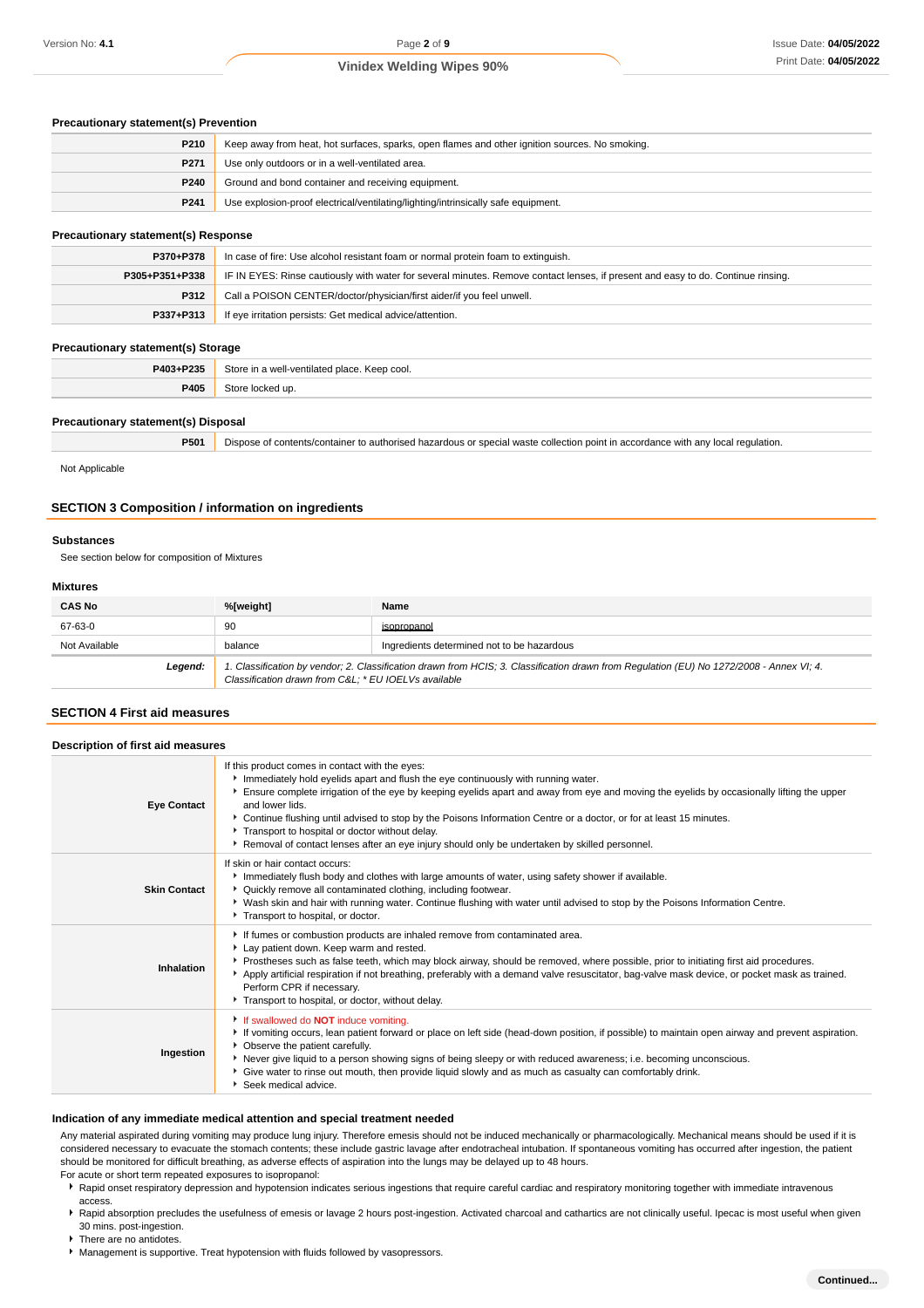Watch closely, within the first few hours for respiratory depression; follow arterial blood gases and tidal volumes.

Ice water lavage and serial haemoglobin levels are indicated for those patients with evidence of gastrointestinal bleeding.

# **SECTION 5 Firefighting measures**

#### **Extinguishing media**

- Alcohol stable foam.
- **Dry chemical powder.**
- ▶ BCF (where regulations permit).
- Carbon dioxide.

#### **Special hazards arising from the substrate or mixture**

| <b>Advice for firefighters</b> |                                                                                                                                                                                                                                                                                                                                                                                                      |
|--------------------------------|------------------------------------------------------------------------------------------------------------------------------------------------------------------------------------------------------------------------------------------------------------------------------------------------------------------------------------------------------------------------------------------------------|
| <b>Fire Fighting</b>           | Alert Fire Brigade and tell them location and nature of hazard.<br>• May be violently or explosively reactive.<br>▶ Wear breathing apparatus plus protective gloves in the event of a fire.<br>▶ Prevent, by any means available, spillage from entering drains or water course.                                                                                                                     |
| <b>Fire/Explosion Hazard</b>   | Liquid and vapour are highly flammable.<br>Severe fire hazard when exposed to heat, flame and/or oxidisers.<br>▶ Vapour may travel a considerable distance to source of ignition.<br>Heating may cause expansion or decomposition leading to violent rupture of containers.<br>Combustion products include:<br>carbon dioxide (CO2)<br>other pyrolysis products typical of burning organic material. |
| <b>HAZCHEM</b>                 | •2YE                                                                                                                                                                                                                                                                                                                                                                                                 |

**Fire Incompatibility Avoid contamination with oxidising agents i.e. nitrates, oxidising acids, chlorine bleaches, pool chlorine etc. as ignition may result** 

# **SECTION 6 Accidental release measures**

#### **Personal precautions, protective equipment and emergency procedures**

See section 8

#### **Environmental precautions**

See section 12

#### **Methods and material for containment and cleaning up**

| <b>Minor Spills</b> | Remove all ignition sources.<br>Clean up all spills immediately.<br>Avoid breathing vapours and contact with skin and eyes.<br>Control personal contact with the substance, by using protective equipment.   |
|---------------------|--------------------------------------------------------------------------------------------------------------------------------------------------------------------------------------------------------------|
| <b>Major Spills</b> | Clear area of personnel and move upwind.<br>Alert Fire Brigade and tell them location and nature of hazard.<br>May be violently or explosively reactive.<br>Wear breathing apparatus plus protective gloves. |

Personal Protective Equipment advice is contained in Section 8 of the SDS.

## **SECTION 7 Handling and storage**

#### **Precautions for safe handling**

| Safe handling     | Containers, even those that have been emptied, may contain explosive vapours.<br>▶ Do NOT cut, drill, grind, weld or perform similar operations on or near containers.<br>DO NOT allow clothing wet with material to stay in contact with skin<br>Avoid all personal contact, including inhalation.<br>▶ Wear protective clothing when risk of exposure occurs.<br>Use in a well-ventilated area.<br>Prevent concentration in hollows and sumps. |
|-------------------|--------------------------------------------------------------------------------------------------------------------------------------------------------------------------------------------------------------------------------------------------------------------------------------------------------------------------------------------------------------------------------------------------------------------------------------------------|
| Other information | Store in original containers in approved flame-proof area.<br>No smoking, naked lights, heat or ignition sources.<br>DO NOT store in pits, depressions, basements or areas where vapours may be trapped.<br>Keep containers securely sealed.                                                                                                                                                                                                     |

#### **Conditions for safe storage, including any incompatibilities**

| Suitable container      | <b>DO NOT</b> use aluminium or galvanised containers<br>Packing as supplied by manufacturer.<br>• Plastic containers may only be used if approved for flammable liquid.<br>• Check that containers are clearly labelled and free from leaks.<br>For low viscosity materials (i): Drums and jerry cans must be of the non-removable head type. (ii): Where a can is to be used as an inner<br>package, the can must have a screwed enclosure.<br>For materials with a viscosity of at least 2680 cSt. (23 deg. C)<br>For manufactured product having a viscosity of at least 250 cSt. |
|-------------------------|--------------------------------------------------------------------------------------------------------------------------------------------------------------------------------------------------------------------------------------------------------------------------------------------------------------------------------------------------------------------------------------------------------------------------------------------------------------------------------------------------------------------------------------------------------------------------------------|
| Storage incompatibility | ▶ Avoid reaction with oxidising agents                                                                                                                                                                                                                                                                                                                                                                                                                                                                                                                                               |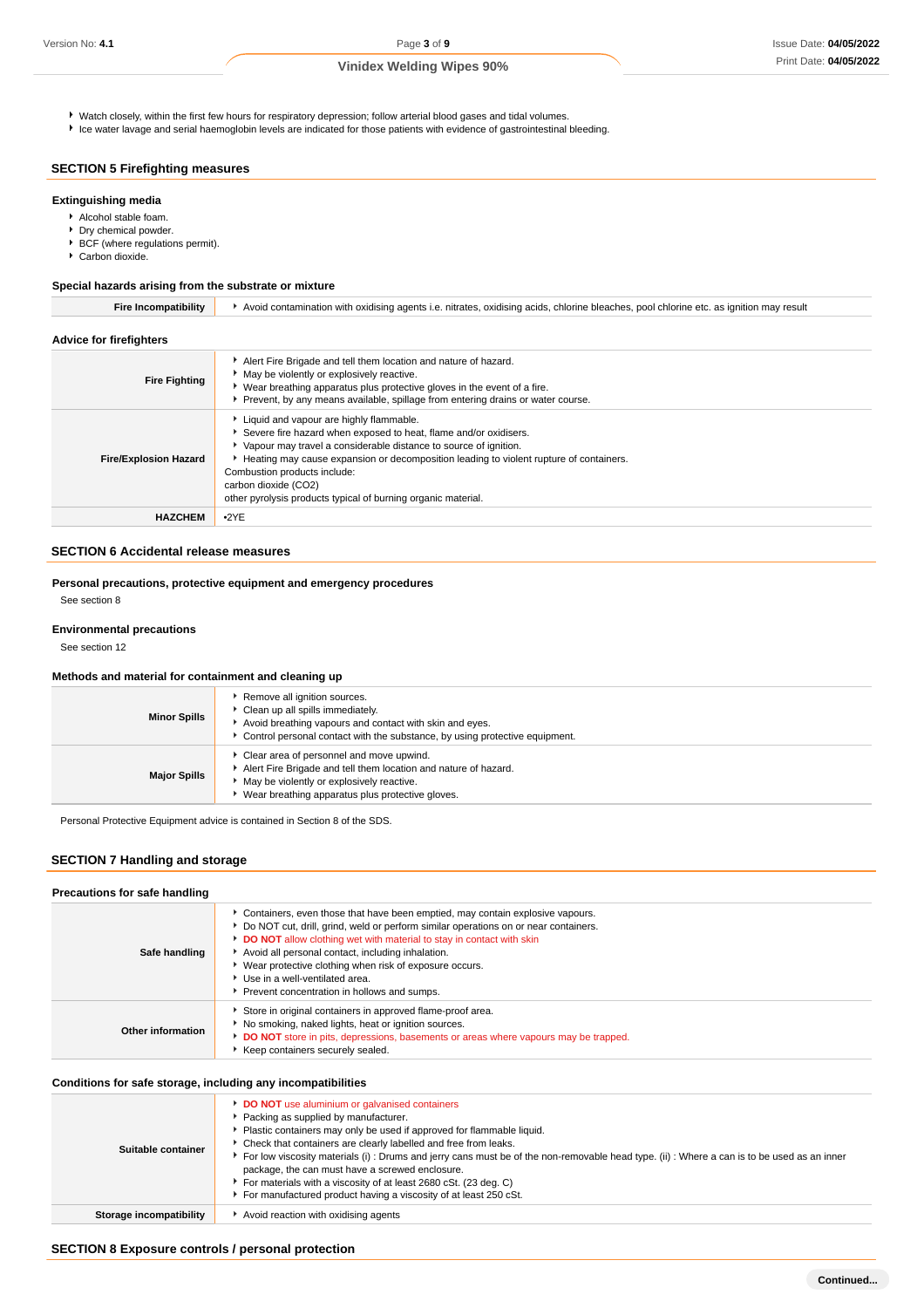#### **Control parameters**

#### **Occupational Exposure Limits (OEL)**

| <b>INGREDIENT DATA</b>       |                      |                      |                     |                      |             |               |               |
|------------------------------|----------------------|----------------------|---------------------|----------------------|-------------|---------------|---------------|
| Source                       | Ingredient           | <b>Material name</b> | <b>TWA</b>          | <b>STEL</b>          |             | Peak          | <b>Notes</b>  |
| Australia Exposure Standards | isopropanol          | Isopropyl alcohol    | 400 ppm / 983 mg/m3 | 1230 mg/m3 / 500 ppm |             | Not Available | Not Available |
| <b>Emergency Limits</b>      |                      |                      |                     |                      |             |               |               |
| Ingredient                   | TEEL-1               |                      | TEEL-2              |                      | TEEL-3      |               |               |
| isopropanol                  | 400 ppm              |                      | 2000* ppm           |                      | 12000** ppm |               |               |
|                              |                      |                      |                     |                      |             |               |               |
| Ingredient                   | <b>Original IDLH</b> |                      |                     | <b>Revised IDLH</b>  |             |               |               |
| isopropanol                  | 2,000 ppm            |                      |                     | Not Available        |             |               |               |

#### **Exposure controls**

| Appropriate engineering<br>controls | Engineering controls are used to remove a hazard or place a barrier between the worker and the hazard. Well-designed engineering controls can<br>be highly effective in protecting workers and will typically be independent of worker interactions to provide this high level of protection.<br>The basic types of engineering controls are:<br>Process controls which involve changing the way a job activity or process is done to reduce the risk.<br>Enclosure and/or isolation of emission source which keeps a selected hazard "physically" away from the worker and ventilation that strategically<br>"adds" and "removes" air in the work environment.                                                                                                       |
|-------------------------------------|-----------------------------------------------------------------------------------------------------------------------------------------------------------------------------------------------------------------------------------------------------------------------------------------------------------------------------------------------------------------------------------------------------------------------------------------------------------------------------------------------------------------------------------------------------------------------------------------------------------------------------------------------------------------------------------------------------------------------------------------------------------------------|
| <b>Personal protection</b>          |                                                                                                                                                                                                                                                                                                                                                                                                                                                                                                                                                                                                                                                                                                                                                                       |
| Eye and face protection             | ▶ Safety glasses with unperforated side shields may be used where continuous eye protection is desirable, as in laboratories; spectacles are<br>not sufficient where complete eye protection is needed such as when handling bulk-quantities, where there is a danger of splashing, or if the<br>material may be under pressure.<br>▶ Chemical goggles whenever there is a danger of the material coming in contact with the eyes; goggles must be properly fitted.<br>Full face shield (20 cm, 8 in minimum) may be required for supplementary but never for primary protection of eyes; these afford face<br>protection.<br>Alternatively a gas mask may replace splash goggles and face shields.                                                                   |
| <b>Skin protection</b>              | See Hand protection below                                                                                                                                                                                                                                                                                                                                                                                                                                                                                                                                                                                                                                                                                                                                             |
| Hands/feet protection               | Elbow length PVC gloves<br>The selection of suitable gloves does not only depend on the material, but also on further marks of quality which vary from manufacturer to<br>manufacturer. Where the chemical is a preparation of several substances, the resistance of the glove material can not be calculated in advance<br>and has therefore to be checked prior to the application.<br>The exact break through time for substances has to be obtained from the manufacturer of the protective gloves and has to be observed when<br>making a final choice.<br>Personal hygiene is a key element of effective hand care.                                                                                                                                             |
| <b>Body protection</b>              | See Other protection below                                                                                                                                                                                                                                                                                                                                                                                                                                                                                                                                                                                                                                                                                                                                            |
| Other protection                    | • Overalls.<br>PVC Apron.<br>PVC protective suit may be required if exposure severe.<br>▶ Eyewash unit.<br>Some plastic personal protective equipment (PPE) (e.g. gloves, aprons, overshoes) are not recommended as they may produce static<br>electricity.<br>For large scale or continuous use wear tight-weave non-static clothing (no metallic fasteners, cuffs or pockets).<br>Non sparking safety or conductive footwear should be considered. Conductive footwear describes a boot or shoe with a sole made from a<br>conductive compound chemically bound to the bottom components, for permanent control to electrically ground the foot an shall dissipate<br>static electricity from the body to reduce the possibility of ignition of volatile compounds. |

#### **Respiratory protection**

Type A Filter of sufficient capacity. (AS/NZS 1716 & 1715, EN 143:2000 & 149:2001, ANSI Z88 or national equivalent)

Where the concentration of gas/particulates in the breathing zone, approaches or exceeds the "Exposure Standard" (or ES), respiratory protection is required. Degree of protection varies with both face-piece and Class of filter; the nature of protection varies with Type of filter.

| <b>Required Minimum Protection Factor</b> | <b>Half-Face Respirator</b> | <b>Full-Face Respirator</b> | <b>Powered Air Respirator</b> |
|-------------------------------------------|-----------------------------|-----------------------------|-------------------------------|
| up to $10 \times ES$                      | Air-line*                   | $A-2$                       | A-PAPR-2 ^                    |
| up to $20 \times ES$                      |                             | A-3                         |                               |
| $20 + x ES$                               |                             | Air-line**                  |                               |

\* - Continuous-flow; \*\* - Continuous-flow or positive pressure demand

A(All classes) = Organic vapours, B AUS or B1 = Acid gasses, B2 = Acid gas or hydrogen cyanide(HCN), B3 = Acid gas or hydrogen cyanide(HCN), E = Sulfur dioxide(SO2), G = Agricultural chemicals, K = Ammonia(NH3), Hg = Mercury, NO = Oxides of nitrogen, MB = Methyl bromide, AX = Low boiling point organic compounds(below 65 degC)

- Cartridge respirators should never be used for emergency ingress or in areas of unknown vapour concentrations or oxygen content.
- ▶ The wearer must be warned to leave the contaminated area immediately on detecting any odours through the respirator. The odour may indicate that the mask is not functioning properly, that the vapour concentration is too high, or that the mask is not properly fitted. Because of these limitations, only restricted use of cartridge respirators is considered appropriate.
- Cartridge performance is affected by humidity. Cartridges should be changed after 2 hr of continuous use unless it is determined that the humidity is less than 75%, in which case, cartridges can be used for 4 hr. Used cartridges should be discarded daily, regardless of the length of time used

<sup>^ -</sup> Full-face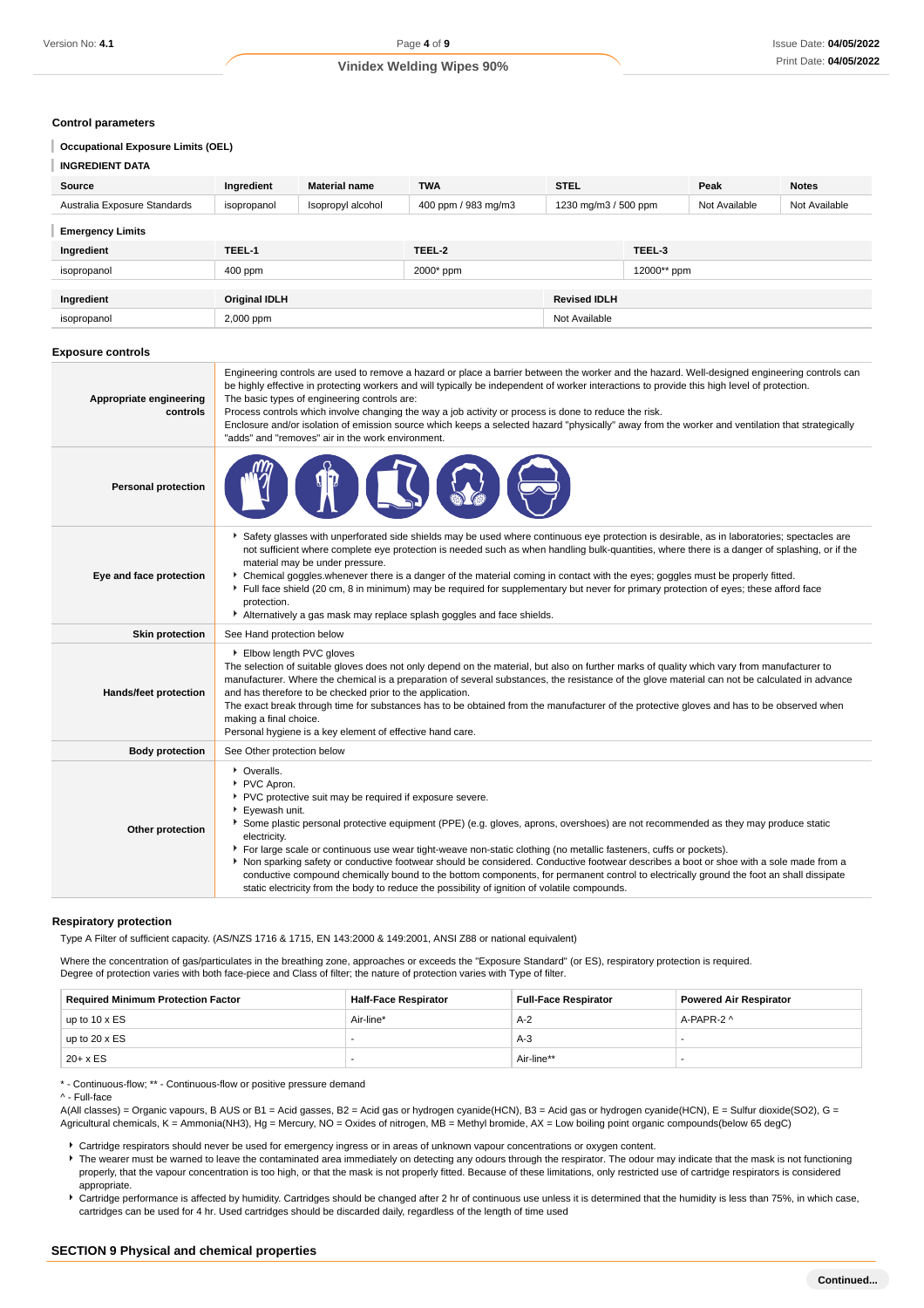# **Information on basic physical and chemical properties**

| Appearance                                               | Clear highly flammable liquid with alcohol like odour; mixes with water. |                                            |                |  |  |
|----------------------------------------------------------|--------------------------------------------------------------------------|--------------------------------------------|----------------|--|--|
|                                                          |                                                                          |                                            |                |  |  |
| <b>Physical state</b>                                    | Liquid                                                                   | Relative density (Water = 1)               | 0.79           |  |  |
| Odour                                                    | Not Available                                                            | Partition coefficient n-octanol<br>/ water | Not Available  |  |  |
| <b>Odour threshold</b>                                   | Not Available                                                            | Auto-ignition temperature (°C)             | Not Available  |  |  |
| pH (as supplied)                                         | Not Available                                                            | <b>Decomposition temperature</b>           | Not Available  |  |  |
| Melting point / freezing point<br>(°C)                   | Not Available                                                            | Viscosity (cSt)                            | Not Available  |  |  |
| Initial boiling point and boiling<br>range $(^{\circ}C)$ | Not Available                                                            | Molecular weight (g/mol)                   | Not Applicable |  |  |
| Flash point (°C)                                         | Not Available                                                            | <b>Taste</b>                               | Not Available  |  |  |
| <b>Evaporation rate</b>                                  | Not Available                                                            | <b>Explosive properties</b>                | Not Available  |  |  |
| Flammability                                             | Not Available                                                            | <b>Oxidising properties</b>                | Not Available  |  |  |
| Upper Explosive Limit (%)                                | Not Available                                                            | Surface Tension (dyn/cm or<br>$mN/m$ )     | Not Available  |  |  |
| Lower Explosive Limit (%)                                | Not Available                                                            | <b>Volatile Component (%vol)</b>           | Not Available  |  |  |
| Vapour pressure (kPa)                                    | Not Available                                                            | Gas group                                  | Not Available  |  |  |
| Solubility in water                                      | Miscible                                                                 | pH as a solution (Not<br>Available%)       | Not Available  |  |  |
| Vapour density $(Air = 1)$                               | Not Available                                                            | VOC g/L                                    | Not Available  |  |  |

# **SECTION 10 Stability and reactivity**

| Reactivity                            | See section 7                                                                                                                      |
|---------------------------------------|------------------------------------------------------------------------------------------------------------------------------------|
| <b>Chemical stability</b>             | • Unstable in the presence of incompatible materials.<br>Product is considered stable.<br>Hazardous polymerisation will not occur. |
| Possibility of hazardous<br>reactions | See section 7                                                                                                                      |
| <b>Conditions to avoid</b>            | See section 7                                                                                                                      |
| Incompatible materials                | See section 7                                                                                                                      |
| Hazardous decomposition<br>products   | See section 5                                                                                                                      |

# **SECTION 11 Toxicological information**

| Information on toxicological effects |                                                                                                                                                                                                                                                                                                                                                                                                                                                                                  |                                                                                                                                                                                                                                                                                                                                                                  |  |  |  |
|--------------------------------------|----------------------------------------------------------------------------------------------------------------------------------------------------------------------------------------------------------------------------------------------------------------------------------------------------------------------------------------------------------------------------------------------------------------------------------------------------------------------------------|------------------------------------------------------------------------------------------------------------------------------------------------------------------------------------------------------------------------------------------------------------------------------------------------------------------------------------------------------------------|--|--|--|
| Inhaled                              | co-ordination, and vertigo.                                                                                                                                                                                                                                                                                                                                                                                                                                                      | There is strong evidence to suggest that this material can cause, if inhaled once, very serious, irreversible damage of organs.<br>Inhalation of vapours may cause drowsiness and dizziness. This may be accompanied by sleepiness, reduced alertness, loss of reflexes, lack of                                                                                 |  |  |  |
| Ingestion                            |                                                                                                                                                                                                                                                                                                                                                                                                                                                                                  | There is strong evidence to suggest that this material can cause, if swallowed once, very serious, irreversible damage of organs.                                                                                                                                                                                                                                |  |  |  |
| <b>Skin Contact</b>                  | There is strong evidence to suggest that this material, on a single contact with skin, can cause very serious, irreversible damage of organs.<br>Open cuts, abraded or irritated skin should not be exposed to this material<br>Entry into the blood-stream, through, for example, cuts, abrasions or lesions, may produce systemic injury with harmful effects. Examine the skin<br>prior to the use of the material and ensure that any external damage is suitably protected. |                                                                                                                                                                                                                                                                                                                                                                  |  |  |  |
| Eye                                  | This material can cause eye irritation and damage in some persons.                                                                                                                                                                                                                                                                                                                                                                                                               |                                                                                                                                                                                                                                                                                                                                                                  |  |  |  |
| <b>Chronic</b>                       |                                                                                                                                                                                                                                                                                                                                                                                                                                                                                  | Long term, or repeated exposure of isopropanol may cause inco-ordination and tiredness.<br>Repeated inhalation exposure to isopropanol may produce sleepiness, inco-ordination and liver degeneration. Animal data show developmental<br>effects only at exposure levels that produce toxic effects in adult animals. Isopropanol does not cause genetic damage. |  |  |  |
|                                      |                                                                                                                                                                                                                                                                                                                                                                                                                                                                                  |                                                                                                                                                                                                                                                                                                                                                                  |  |  |  |
|                                      | <b>TOXICITY</b>                                                                                                                                                                                                                                                                                                                                                                                                                                                                  | <b>IRRITATION</b>                                                                                                                                                                                                                                                                                                                                                |  |  |  |
| Vinidex Welding Wipes 90%            | Not Available                                                                                                                                                                                                                                                                                                                                                                                                                                                                    | Not Available                                                                                                                                                                                                                                                                                                                                                    |  |  |  |
|                                      | <b>TOXICITY</b>                                                                                                                                                                                                                                                                                                                                                                                                                                                                  | <b>IRRITATION</b>                                                                                                                                                                                                                                                                                                                                                |  |  |  |
|                                      | Dermal (rabbit) LD50: 12800 mg/kg <sup>[2]</sup>                                                                                                                                                                                                                                                                                                                                                                                                                                 | Eye (rabbit): 10 mg - moderate                                                                                                                                                                                                                                                                                                                                   |  |  |  |
| isopropanol                          | Inhalation(Mouse) LC50; 53 mg/L4h <sup>[2]</sup>                                                                                                                                                                                                                                                                                                                                                                                                                                 | Eye (rabbit): 100 mg - SEVERE                                                                                                                                                                                                                                                                                                                                    |  |  |  |
|                                      | Oral (Mouse) LD50; 3600 mg/kg <sup>[2]</sup>                                                                                                                                                                                                                                                                                                                                                                                                                                     | Eye (rabbit): 100mg/24hr-moderate                                                                                                                                                                                                                                                                                                                                |  |  |  |
|                                      |                                                                                                                                                                                                                                                                                                                                                                                                                                                                                  | Skin (rabbit): 500 mg - mild                                                                                                                                                                                                                                                                                                                                     |  |  |  |
| Legend:                              | 1. Value obtained from Europe ECHA Registered Substances - Acute toxicity 2.* Value obtained from manufacturer's SDS. Unless otherwise<br>specified data extracted from RTECS - Register of Toxic Effect of chemical Substances                                                                                                                                                                                                                                                  |                                                                                                                                                                                                                                                                                                                                                                  |  |  |  |

**ISOPROPANOL**

Asthma-like symptoms may continue for months or even years after exposure to the material ends. This may be due to a non-allergic condition known as reactive airways dysfunction syndrome (RADS) which can occur after exposure to high levels of highly irritating compound. Main criteria for diagnosing RADS include the absence of previous airways disease in a non-atopic individual, with sudden onset of persistent asthma-like symptoms within minutes to hours of a documented exposure to the irritant. Other criteria for diagnosis of RADS include a reversible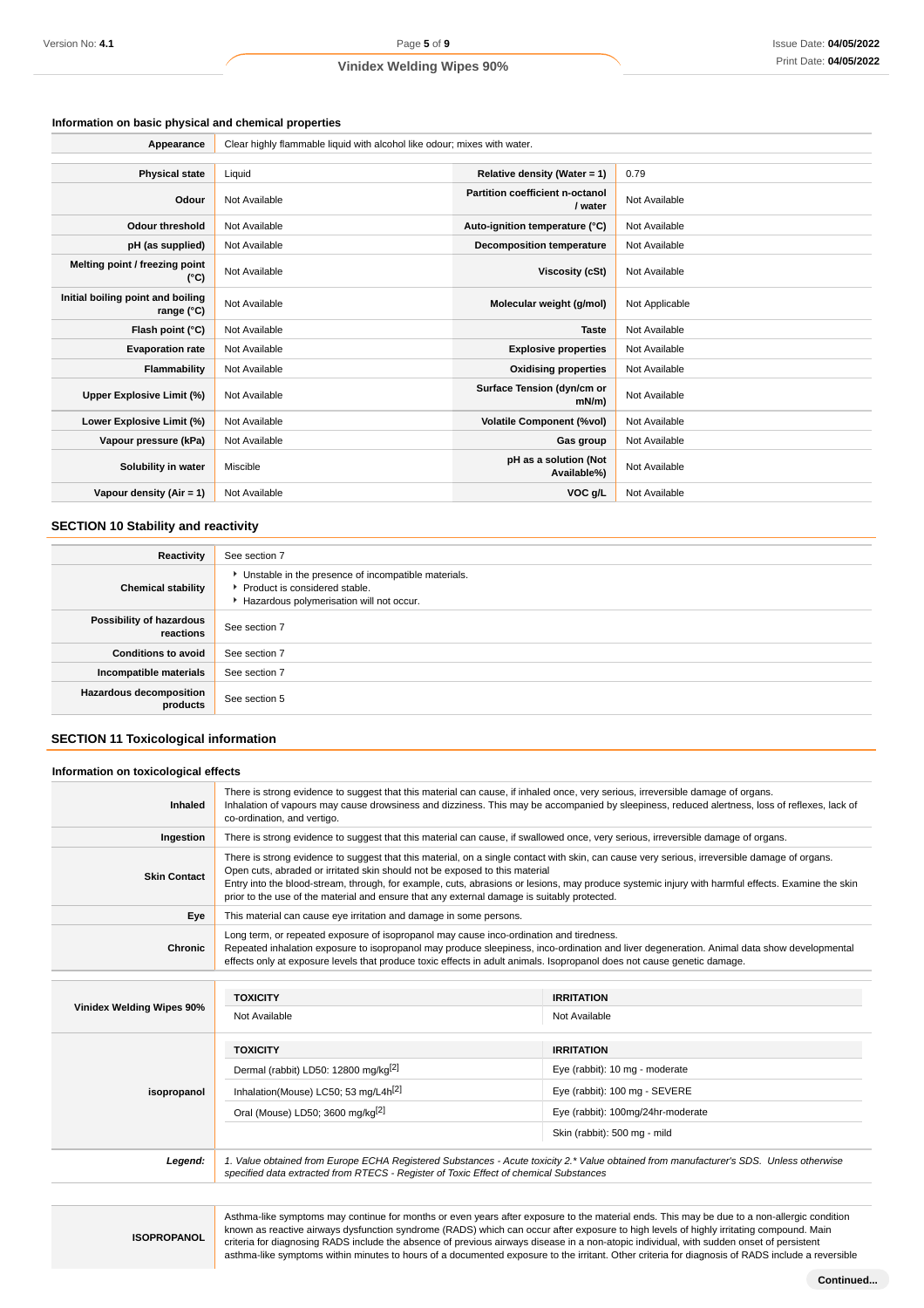|                                             | airflow pattern on lung function tests, moderate to severe bronchial hyperreactivity on methacholine challenge testing, and the lack of minimal<br>lymphocytic inflammation, without eosinophilia.<br>Isopropanol is irritating to the eyes, nose and throat but generally not to the skin. Prolonged high dose exposure may also produce depression of<br>the central nervous system and drowsiness. Few have reported skin irritation. It can be absorbed from the skin or when inhaled.<br>The material may cause skin irritation after prolonged or repeated exposure and may produce on contact skin redness, swelling, the production of<br>vesicles, scaling and thickening of the skin.<br>The substance is classified by IARC as Group 3:<br>NOT classifiable as to its carcinogenicity to humans.<br>Evidence of carcinogenicity may be inadequate or limited in animal testing. |                                 |                                                                                                                                                                     |  |  |
|---------------------------------------------|--------------------------------------------------------------------------------------------------------------------------------------------------------------------------------------------------------------------------------------------------------------------------------------------------------------------------------------------------------------------------------------------------------------------------------------------------------------------------------------------------------------------------------------------------------------------------------------------------------------------------------------------------------------------------------------------------------------------------------------------------------------------------------------------------------------------------------------------------------------------------------------------|---------------------------------|---------------------------------------------------------------------------------------------------------------------------------------------------------------------|--|--|
| <b>Acute Toxicity</b>                       | ×                                                                                                                                                                                                                                                                                                                                                                                                                                                                                                                                                                                                                                                                                                                                                                                                                                                                                          | Carcinogenicity                 | ×                                                                                                                                                                   |  |  |
| <b>Skin Irritation/Corrosion</b>            | ×                                                                                                                                                                                                                                                                                                                                                                                                                                                                                                                                                                                                                                                                                                                                                                                                                                                                                          | Reproductivity                  | ×                                                                                                                                                                   |  |  |
| <b>Serious Eye Damage/Irritation</b>        | ✔                                                                                                                                                                                                                                                                                                                                                                                                                                                                                                                                                                                                                                                                                                                                                                                                                                                                                          | <b>STOT - Single Exposure</b>   | $\checkmark$                                                                                                                                                        |  |  |
| <b>Respiratory or Skin</b><br>sensitisation | ×                                                                                                                                                                                                                                                                                                                                                                                                                                                                                                                                                                                                                                                                                                                                                                                                                                                                                          | <b>STOT - Repeated Exposure</b> | ×                                                                                                                                                                   |  |  |
| Mutagenicity                                | ×                                                                                                                                                                                                                                                                                                                                                                                                                                                                                                                                                                                                                                                                                                                                                                                                                                                                                          | <b>Aspiration Hazard</b>        | ×                                                                                                                                                                   |  |  |
|                                             |                                                                                                                                                                                                                                                                                                                                                                                                                                                                                                                                                                                                                                                                                                                                                                                                                                                                                            | Legend:                         | $\blacktriangleright$ - Data either not available or does not fill the criteria for classification<br>$\blacktriangleright$ - Data available to make classification |  |  |

# **SECTION 12 Ecological information**

#### **Toxicity**

| Vinidex Welding Wipes 90% | Endpoint<br>Not                                                                                                                                                                                                                                                                                                                | <b>Test Duration (hr)</b> | <b>Species</b>                | Value<br>Not | Source<br>Not  |
|---------------------------|--------------------------------------------------------------------------------------------------------------------------------------------------------------------------------------------------------------------------------------------------------------------------------------------------------------------------------|---------------------------|-------------------------------|--------------|----------------|
|                           | Available                                                                                                                                                                                                                                                                                                                      | Not Available             | Not Available                 | Available    | Available      |
|                           | Endpoint                                                                                                                                                                                                                                                                                                                       | <b>Test Duration (hr)</b> | <b>Species</b>                | Value        | Source         |
| isopropanol               | EC50(ECx)                                                                                                                                                                                                                                                                                                                      | 24h                       | Algae or other aquatic plants | $0.011$ mg/L | $\overline{4}$ |
|                           | <b>LC50</b>                                                                                                                                                                                                                                                                                                                    | 96h                       | Fish                          | 4200mg/l     | 4              |
|                           | EC50                                                                                                                                                                                                                                                                                                                           | 72h                       | Algae or other aquatic plants | >1000mg/l    |                |
|                           | EC50                                                                                                                                                                                                                                                                                                                           | 48h                       | Crustacea                     | 7550mg/l     | 4              |
|                           | EC50                                                                                                                                                                                                                                                                                                                           | 96h                       | Algae or other aquatic plants | >1000mg/l    |                |
| Legend:                   | Extracted from 1. IUCLID Toxicity Data 2. Europe ECHA Registered Substances - Ecotoxicological Information - Aquatic Toxicity 4. US EPA,<br>Ecotox database - Aquatic Toxicity Data 5. ECETOC Aquatic Hazard Assessment Data 6. NITE (Japan) - Bioconcentration Data 7. METI (Japan)<br>- Bioconcentration Data 8. Vendor Data |                           |                               |              |                |

#### **DO NOT** discharge into sewer or waterways.

# **Persistence and degradability**

| Ingredient  | Persistence: Water/Soil   | <b>Persistence: Air</b>    |
|-------------|---------------------------|----------------------------|
| isopropanol | LOW (Half-life = 14 days) | LOW (Half-life = $3$ days) |
|             |                           |                            |

# **Bioaccumulative potential**

| Ingredient              | <b>Bioaccumulation</b> |
|-------------------------|------------------------|
| isopropanol             | LOW (LogKOW = $0.05$ ) |
| <b>Mobility in soil</b> |                        |
| Ingredient              | <b>Mobility</b>        |
| isopropanol             | $HIGH (KOC = 1.06)$    |

# **SECTION 13 Disposal considerations**

| Waste treatment methods      |                                                                                                                                                                                                                                                                                                                                                                                                                                                                                                                                                                                                                                                                                                                                                                                                                |
|------------------------------|----------------------------------------------------------------------------------------------------------------------------------------------------------------------------------------------------------------------------------------------------------------------------------------------------------------------------------------------------------------------------------------------------------------------------------------------------------------------------------------------------------------------------------------------------------------------------------------------------------------------------------------------------------------------------------------------------------------------------------------------------------------------------------------------------------------|
| Product / Packaging disposal | DO NOT allow wash water from cleaning or process equipment to enter drains.<br>It may be necessary to collect all wash water for treatment before disposal.<br>In all cases disposal to sewer may be subject to local laws and regulations and these should be considered first.<br>Where in doubt contact the responsible authority.<br>Recycle wherever possible.<br>Consult manufacturer for recycling options or consult local or regional waste management authority for disposal if no suitable treatment or<br>disposal facility can be identified.<br>Dispose of by: burial in a land-fill specifically licensed to accept chemical and / or pharmaceutical wastes or Incineration in a licensed<br>apparatus (after admixture with suitable combustible material).<br>Decontaminate empty containers. |

# **SECTION 14 Transport information**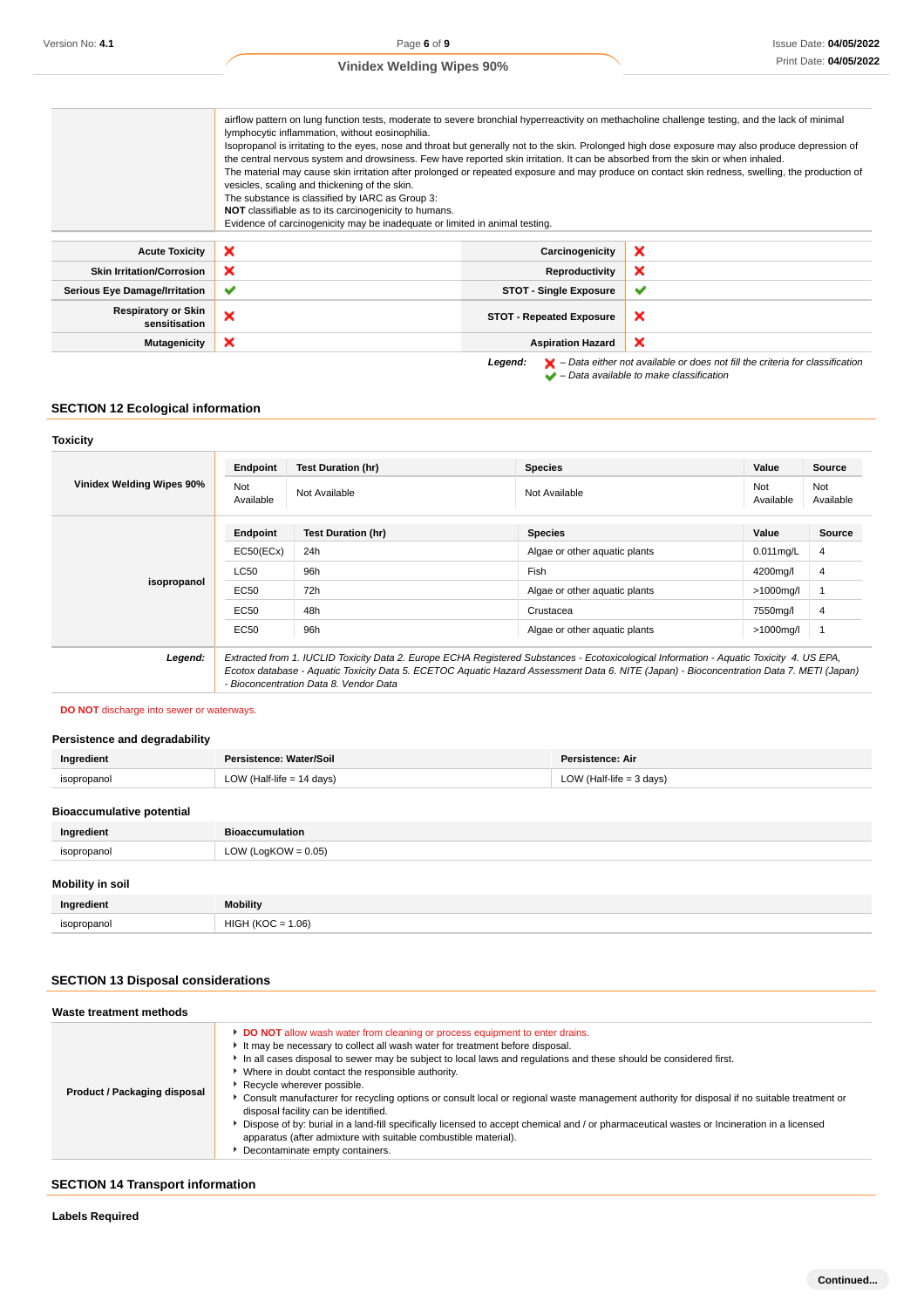| Marine Pollutant NO |  |
|---------------------|--|
| HAZCHEM •2YE        |  |
|                     |  |

# **Land transport (ADG)**

| <b>UN number</b>             | 1219                                                                       |  |  |
|------------------------------|----------------------------------------------------------------------------|--|--|
| UN proper shipping name      | ISOPROPANOL (ISOPROPYL ALCOHOL)                                            |  |  |
| Transport hazard class(es)   | Class<br>3<br>Subrisk<br>Not Applicable                                    |  |  |
| Packing group                | Ш                                                                          |  |  |
| <b>Environmental hazard</b>  | Not Applicable                                                             |  |  |
| Special precautions for user | Special provisions<br>Not Applicable<br>Limited quantity<br>1 <sub>L</sub> |  |  |

# **Air transport (ICAO-IATA / DGR)**

| UN number                    | 1219                                                                                                                                                                                                                                                                                        |                           |                                                           |  |
|------------------------------|---------------------------------------------------------------------------------------------------------------------------------------------------------------------------------------------------------------------------------------------------------------------------------------------|---------------------------|-----------------------------------------------------------|--|
| UN proper shipping name      | Isopropyl alcohol                                                                                                                                                                                                                                                                           |                           |                                                           |  |
| Transport hazard class(es)   | <b>ICAO/IATA Class</b><br>ICAO / IATA Subrisk<br><b>ERG Code</b>                                                                                                                                                                                                                            | 3<br>Not Applicable<br>3L |                                                           |  |
| Packing group                | Ш                                                                                                                                                                                                                                                                                           |                           |                                                           |  |
| <b>Environmental hazard</b>  | Not Applicable                                                                                                                                                                                                                                                                              |                           |                                                           |  |
| Special precautions for user | Special provisions<br>Cargo Only Packing Instructions<br>Cargo Only Maximum Qty / Pack<br>Passenger and Cargo Packing Instructions<br>Passenger and Cargo Maximum Qty / Pack<br>Passenger and Cargo Limited Quantity Packing Instructions<br>Passenger and Cargo Limited Maximum Qty / Pack |                           | A180<br>364<br>60L<br>353<br>5L<br>Y341<br>1 <sub>L</sub> |  |

#### **Sea transport (IMDG-Code / GGVSee)**

| <b>UN number</b>             | 1219                                                                 |                                                 |  |  |
|------------------------------|----------------------------------------------------------------------|-------------------------------------------------|--|--|
| UN proper shipping name      |                                                                      | ISOPROPANOL (ISOPROPYL ALCOHOL)                 |  |  |
| Transport hazard class(es)   | <b>IMDG Class</b><br>3<br><b>IMDG Subrisk</b><br>Not Applicable      |                                                 |  |  |
| Packing group                | $\mathbf{II}$                                                        |                                                 |  |  |
| <b>Environmental hazard</b>  | Not Applicable                                                       |                                                 |  |  |
| Special precautions for user | <b>EMS Number</b><br>Special provisions<br><b>Limited Quantities</b> | $F-E$ , S-D<br>Not Applicable<br>1 <sub>L</sub> |  |  |

**Transport in bulk according to Annex II of MARPOL and the IBC code** Not Applicable

# **Transport in bulk in accordance with MARPOL Annex V and the IMSBC Code**

| <b>Product name</b>                               | Group            |
|---------------------------------------------------|------------------|
| isopropanol                                       | Not Available    |
| Transport in bulk in accordance with the ICG Code |                  |
| <b>Product name</b>                               | <b>Ship Type</b> |
| isopropanol                                       | Not Available    |
|                                                   |                  |

# **SECTION 15 Regulatory information**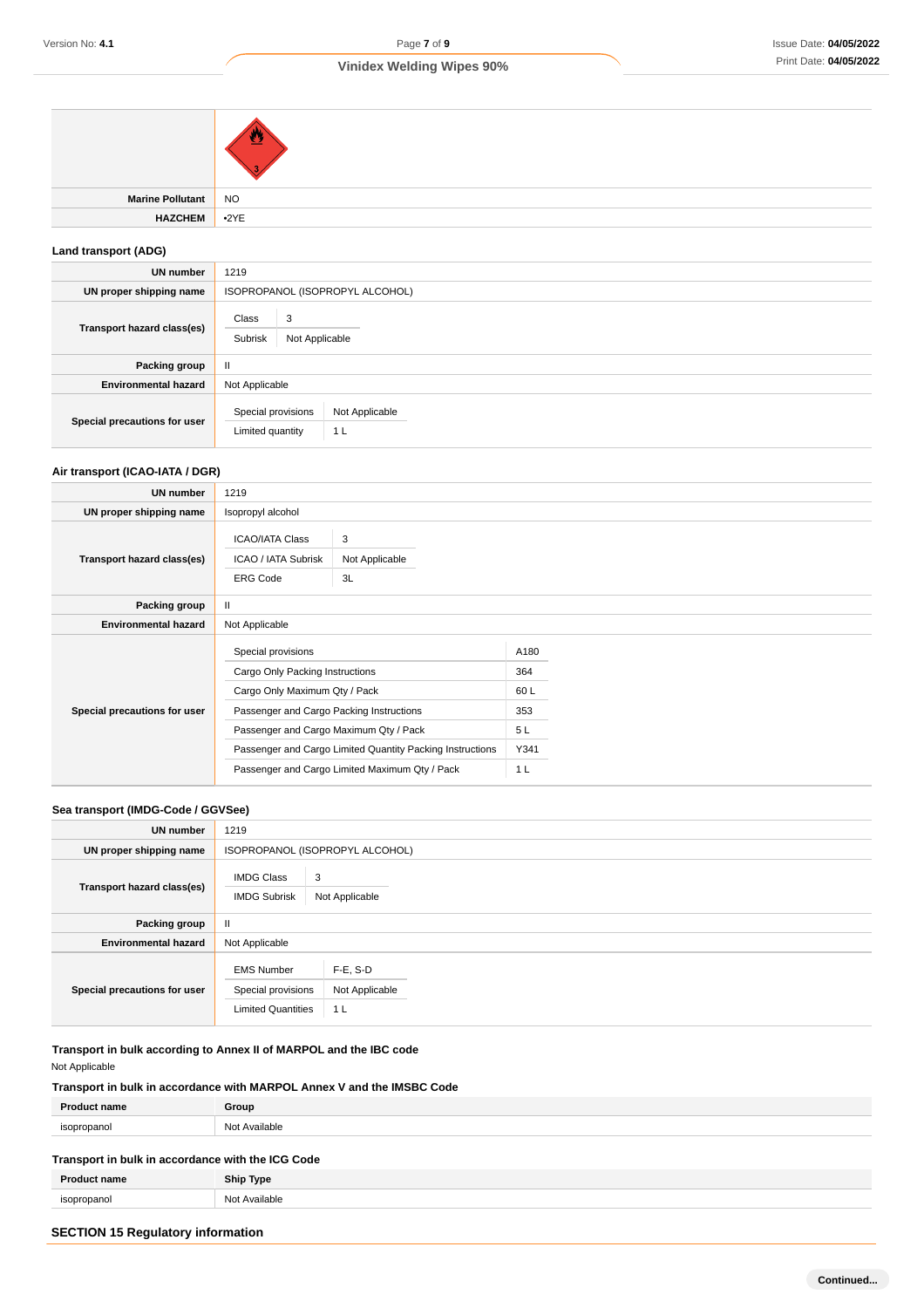#### **Safety, health and environmental regulations / legislation specific for the substance or mixture**

#### **isopropanol is found on the following regulatory lists**

Australia Hazardous Chemical Information System (HCIS) - Hazardous Chemicals Australian Inventory of Industrial Chemicals (AIIC)

International Agency for Research on Cancer (IARC) - Agents Classified by the IARC Monographs

#### **National Inventory Status**

| <b>National Inventory</b>                          | <b>Status</b>                                                                                                                                                                                     |
|----------------------------------------------------|---------------------------------------------------------------------------------------------------------------------------------------------------------------------------------------------------|
| Australia - AIIC / Australia<br>Non-Industrial Use | Yes                                                                                                                                                                                               |
| Canada - DSL                                       | Yes                                                                                                                                                                                               |
| Canada - NDSL                                      | No (isopropanol)                                                                                                                                                                                  |
| China - IECSC                                      | Yes                                                                                                                                                                                               |
| Europe - EINEC / ELINCS / NLP                      | Yes                                                                                                                                                                                               |
| Japan - ENCS                                       | Yes                                                                                                                                                                                               |
| Korea - KECI                                       | Yes                                                                                                                                                                                               |
| New Zealand - NZIoC                                | Yes                                                                                                                                                                                               |
| Philippines - PICCS                                | Yes                                                                                                                                                                                               |
| USA - TSCA                                         | Yes                                                                                                                                                                                               |
| Taiwan - TCSI                                      | Yes                                                                                                                                                                                               |
| Mexico - INSQ                                      | Yes                                                                                                                                                                                               |
| Vietnam - NCI                                      | Yes                                                                                                                                                                                               |
| Russia - FBEPH                                     | Yes                                                                                                                                                                                               |
| Legend:                                            | Yes = All CAS declared ingredients are on the inventory<br>No = One or more of the CAS listed ingredients are not on the inventory. These ingredients may be exempt or will require registration. |

#### **SECTION 16 Other information**

| atte         | $\sim$<br>n4/i<br> |
|--------------|--------------------|
| 'ate<br>m 11 | ^^^<br>14 A<br>.   |

#### **SDS Version Summary**

| <b>Version</b> | Date of Update | <b>Sections Updated</b>                                                  |
|----------------|----------------|--------------------------------------------------------------------------|
| -3.1           | 11/04/2022     | Appearance                                                               |
|                | 04/05/2022     | Classification, Fire Fighter (fire/explosion hazard), Handling Procedure |

#### **Other information**

Classification of the preparation and its individual components has drawn on official and authoritative sources using available literature references.

The SDS is a Hazard Communication tool and should be used to assist in the Risk Assessment. Many factors determine whether the reported Hazards are Risks in the workplace or other settings. Risks may be determined by reference to Exposures Scenarios. Scale of use, frequency of use and current or available engineering controls must be considered.

#### **Definitions and abbreviations**

PC-TWA: Permissible Concentration-Time Weighted Average PC-STEL: Permissible Concentration-Short Term Exposure Limit IARC: International Agency for Research on Cancer ACGIH: American Conference of Governmental Industrial Hygienists STEL: Short Term Exposure Limit TEEL: Temporary Emergency Exposure Limit。 IDLH: Immediately Dangerous to Life or Health Concentrations ES: Exposure Standard OSF: Odour Safety Factor NOAEL :No Observed Adverse Effect Level LOAEL: Lowest Observed Adverse Effect Level TLV: Threshold Limit Value LOD: Limit Of Detection OTV: Odour Threshold Value BCF: BioConcentration Factors BEI: Biological Exposure Index AIIC: Australian Inventory of Industrial Chemicals DSL: Domestic Substances List NDSL: Non-Domestic Substances List IECSC: Inventory of Existing Chemical Substance in China EINECS: European INventory of Existing Commercial chemical Substances ELINCS: European List of Notified Chemical Substances NLP: No-Longer Polymers ENCS: Existing and New Chemical Substances Inventory KECI: Korea Existing Chemicals Inventory NZIoC: New Zealand Inventory of Chemicals PICCS: Philippine Inventory of Chemicals and Chemical Substances TSCA: Toxic Substances Control Act TCSI: Taiwan Chemical Substance Inventory INSQ: Inventario Nacional de Sustancias Químicas NCI: National Chemical Inventory